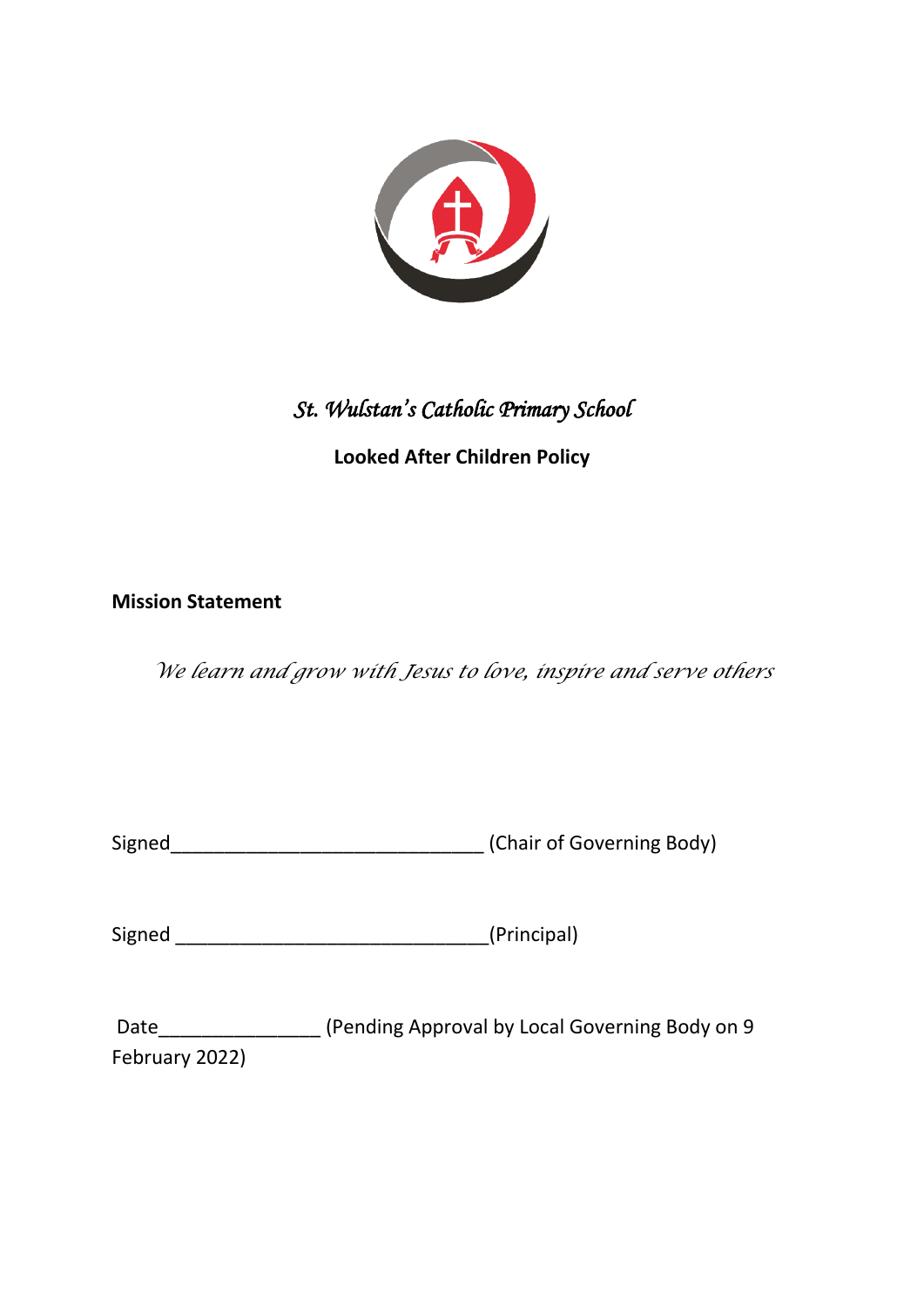#### **INTRODUCTION**

The Local Governing Body of St Wulstan's Catholic Primary School is committed to providing quality education for all its pupils, based on equality of opportunity, access and outcomes. This governing body recognises that, nationally, there is considerable educational underachievement of children in residential and foster care, when compared with their peers, and is committed to implementing the principles and practice, as outlined in "Guidance on the Education of Looked After Children" (May 2000) and Section 52 of the Children Act 2004. Children who are "looked after" may be "Accommodated" "In Care" or "remanded/ detained" as follows:

#### *Accommodated (Section 20)*

This is a voluntary arrangement, because parents are ill, missing, unable to cope, or as part of a child protection plan negotiated with the family. The parents retain parental responsibility.

#### *In Care*

A child is in care only if a court has granted a Care Order which it will issue if it believes a child to be suffering or likely to suffer significant harm. A care order generally gives parental responsibility to the local authority, or shares this with the parents.

#### *Remanded/Detained*

A child can be remanded or detained as in the following:

- an emergency protection order
- removed by police using their powers of protection
- remanded by a court following criminal charges
- a court directing a social services department to accommodate a child (already on a supervision order for criminal behaviour) for up to six months.

#### **Looked After Children may (or may not) have some or all the following issues:**

- low self esteem
- poor education standards due to time out of school
- delayed social/emotional/ cognitive development
- be bullied or bully others.
- be prone to mental health issues
- be isolated with few friends
- have behaviour issues.
- poor attachments to others.
- have a need to be very private.

This makes them an extremely vulnerable group in terms of education and future lifechances. The Local Governing Body of St Wulstan's Catholic Primary School, is committed to ensuring that these children are supported as fully as possible and will ensure that the following are in place, and are working effectively: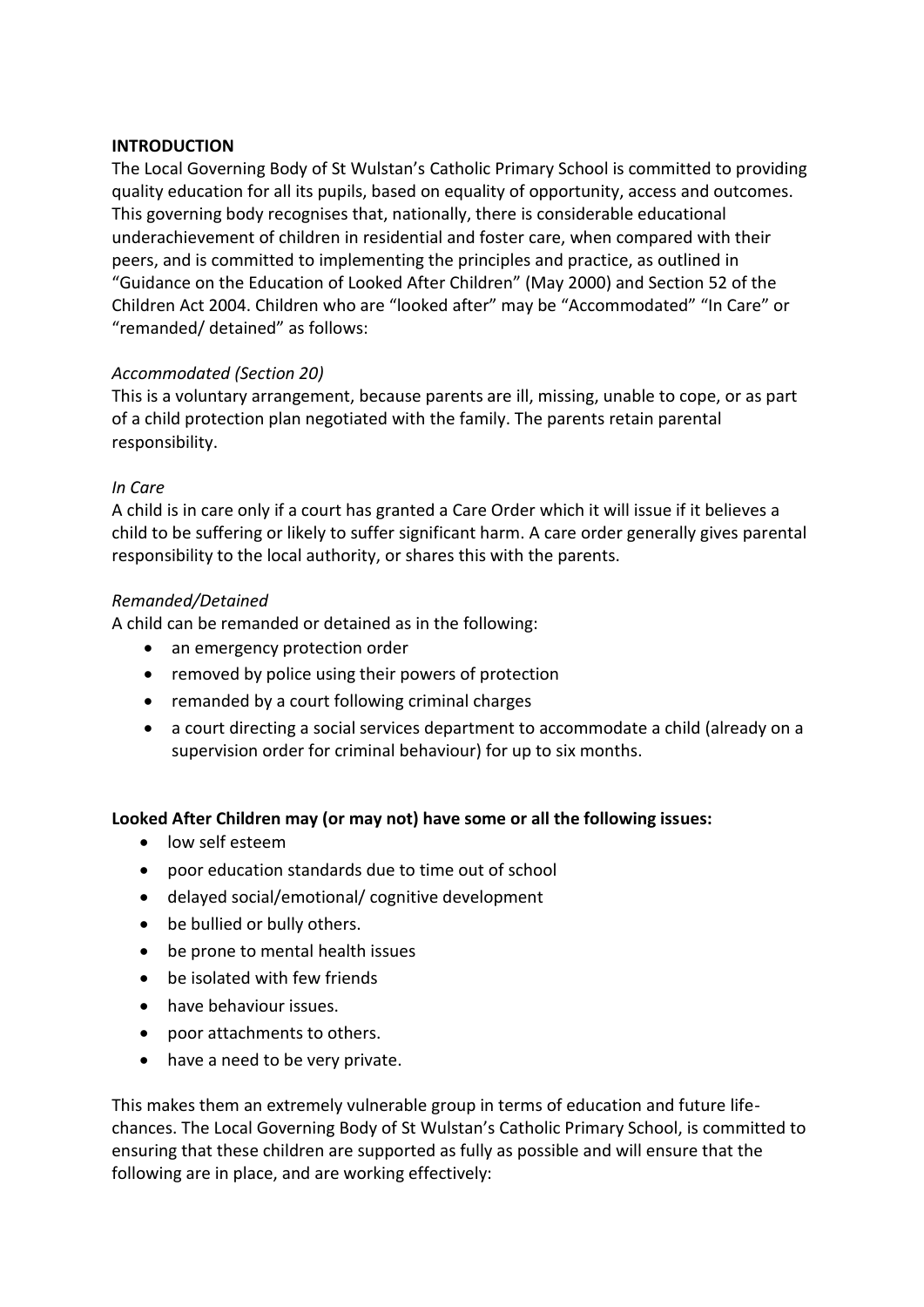- a Designated Teacher for Looked After Children
- Personal Education Plans for all Looked After Children.
- all staff have a clear understanding of confidentiality and issues that affect looked after children.
- effective strategies that supports the education of this vulnerable group.

# **ROLE AND RESPONSIBILITY OF THE DESIGNATED TEACHER**

The Designated Teacher (Mrs Savage) should:

• be an advocate for Looked After Children;

• when new to the school, ensure a smooth and welcome induction for the child and carer, and note any specific requirements, including care status;

• ensure that a Personal Education Plan (PEP) is completed, as soon as possible. This should be prepared with the child and the carer, in liaison with the social worker and other relevant support workers/agencies, and be linked to the Care Plan meetings, within 28 days, 3 months and 6 months and, at least, every 6 months

Keep PEPS and other records up to date particularly in time to inform reviews •ensure that each child in public care (if they wish) has an identified member of staff that they can talk to (this should be based on the child's request, and may not necessarily be the Designated Teacher);

• co-ordinate support for the child in the school and liaise with other professionals and carers as necessary;

• ensure staff receive relevant information and training and act as an advisor to staff and governors;

• ensure confidentiality for individual children and only share personal information on a need to know basis;

• provide written information to assist planning/review meetings and ensure attendance as far as possible;

• ensure that the child and carer(s) receive early notification of meetings, parents evenings and other events and that communication remains regular and positive.

• encourage Looked After Children to participate in extra-curricular activities and out of hours learning, where feasible;

• ensure speedy transfer of information between individuals and other relevant agencies and to a new school if and when the child transfers;

• seek urgent meetings with relevant parties where the child is experiencing difficulties and/or is in danger of being excluded.

• ensure that any returns on looked after children are completed – as requested by the LA

# **ROLES AND RESPONSIBILITIES OF ALL STAFF**

• ensure that any child in public care is supported sensitively and that confidentiality is maintained;

• be familiar with the and respond appropriately to requests for information to support the completion of PEPs and other documentation needed as part of review meetings;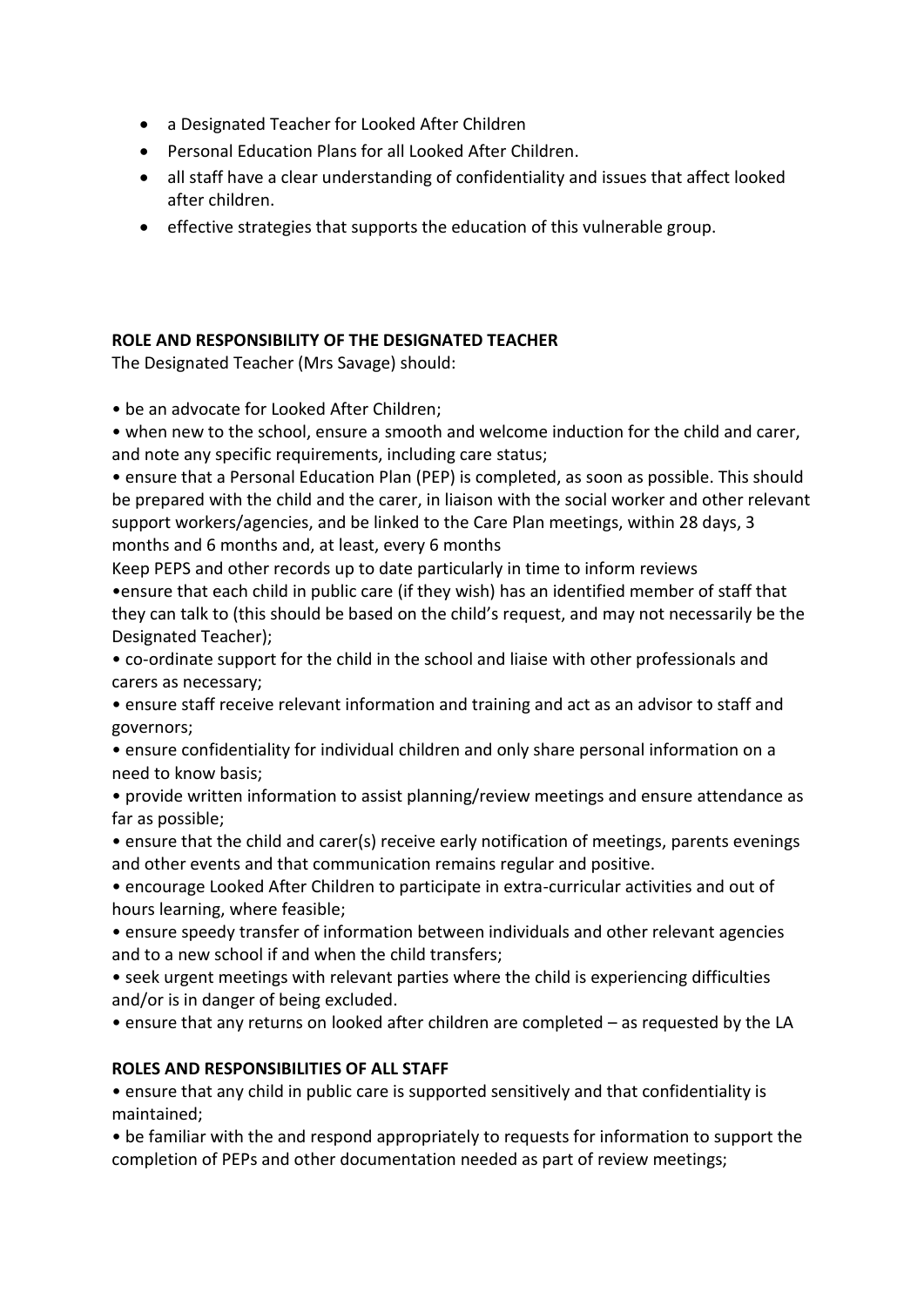• respond positively to a child in public care's request to be the named person that they can talk to when they feel it is necessary;

- contribute to the Designated Teacher's requests for information on educational attainment and needs, as appropriate;
- as with all children, ensure that no child in public care is stigmatised in any way;

• provide a supportive climate to enable a child in public care to achieve stability within the school setting;

• as with all children, have high aspirations for the educational and personal achievement of Looked After Children

• positively promote the self-esteem of Looked After Children

# **ROLE AND RESPONSIBILITY OF THE LOCAL GOVERNING BODY**

The Local Governing Body of this school will:

- ensure all governors are fully aware of the legal requirements and Guidance for Looked After Children;
- be aware of whether the school has Looked After Children and how many (no names);
- ensure that there is a named Designated Teacher for Looked After Children;
- liaise with the Principal to ensure that the Designated Teacher is enabled to carry out her/his responsibilities in relation to Looked After Children;
- support the Principal, Designated Teacher and other staff in ensuring the needs of Looked After Children are met;
- nominate a governor who links with the Designated Teacher, receives regular progress reports and provides feedback to the governing body (These reports should not include any names of individual children for child protection and confidentiality reasons)
- review the effective implementation of this policy, preferably annually
- review the effective implementation of this policy, preferably annually and at least every three years.

# **CONFIDENTIALITY**

• information on looked after children will be shared with school staff on a "need to know basis"

• the Designated Teacher will discuss what information is shared with which school staff at the PEP meeting. Once this has been agreed with the social worker, carer, young person, and other parties, complete confidentiality is to be maintained.

# **TRAINING**

The Principal or the Designated Teacher will be responsible for ensuring all staff are briefed on the regulations and practice outlined in this policy.

# **PERSONAL EDUCATION PLAN (PEP) COMPLETION**

• Social worker informs school of a child becoming looked after (or a looked after children entering the school)

- Date is set for the completion of a Personal Education Plan (PEP).
- A copy of the form is sent to the school to enable completion of educational data PEP meeting takes place within 20 days, involving the social worker designated teacher (or other appropriate staff), carer and young person if appropriate.